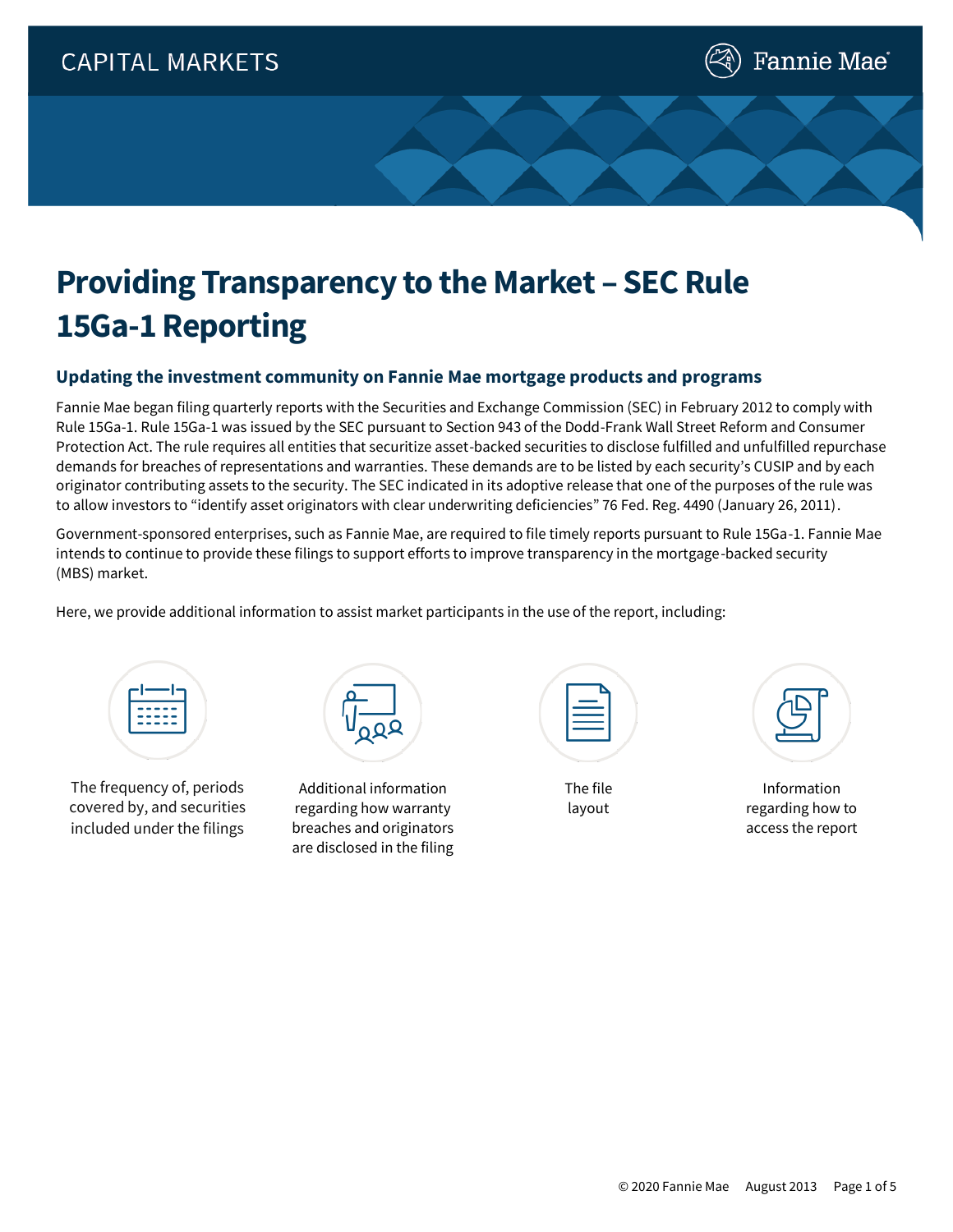

#### **Frequency of Rule 15Ga-1 filings**

In compliance with Rule 15Ga-1, Fannie Mae filed the initial report due on February 14, 2012. Pursuant to the rule, this initial filing included repurchase activities that occurred during a three-year period between and including January 1, 2009, and December 31, 2011. Ongoing filings are due on a quarterly basis approximately 45 days after the end of each calendar quarter and include repurchase demand activities that occurred only during the prior quarter.

#### **Periods covered by Rule 15Ga-1 filings**

Each quarterly filing (after the February 2012 filing) provides information related only to repurchase demand activities that occurred during the prior quarter. The timing of each related filing does not indicate the origination years of the mortgage loans or the issuance year of the securities. The 15Ga-1 file does not include information related to when a loan was originated, and, therefore, market participants should not draw conclusions about the age of the mortgage loans or securities based on when the report was filed. For example:

- The filing due February 14, 2013, covers repurchase demand activities during the last quarter of 2012.
- The initial filing, due February 14, 2012, covered a longer time period and included repurchase demand activities between January 1, 2009, and December 31, 2011. However, as noted above, these dates represent neither the origination years of the mortgage loans nor the issuance dates of the securities.

The initial filing, due February 14, 2012, covered a longer time period and included repurchase demand activities between January 1, 2009, and December 31, 2011. However, as noted above, these dates represent neither the origination years of the mortgage loans nor the issuance dates of the securities.

In order to determine the issuance date (vintage) of an MBS, one can look up the CUSIP, Trust, or pool number on Fannie Mae's [PoolTalk](https://fanniemae.mbs-securities.com/fannie)<sup>®</sup> website or utilize another third-party data source. Fannie Mae also provides the origination year of the loans in a particular pool on PoolTalk and in the Prospectus Supplement for each issuance of MBS Securities. Securities issued prior to May 1996 are not available on PoolTalk. An example is provided below.

#### **Origination year distribution**

| Year | <b>Loan count</b> | % of UPB | % Aggregate UPB  |
|------|-------------------|----------|------------------|
| 2010 | 1,391             | 100%     | \$363,215,156.08 |

#### **Securities included under Rule 15Ga-1**

The report includes only those Fannie Mae mortgage securities where Fannie Mae has the right in the related transactional documents to demand a repurchase for a breach of representation and warranty. These securities typically include Fannie Mae Single-Family MBS, Fannie Mae Whole-Loan REMICs, and Multifamily securities. Certain Fannie Mae mortgage securities, including Megas, Stripped Mortgage-Backed Securities, MBS-backed REMICs, and other securities backed by securities are not included in the filing.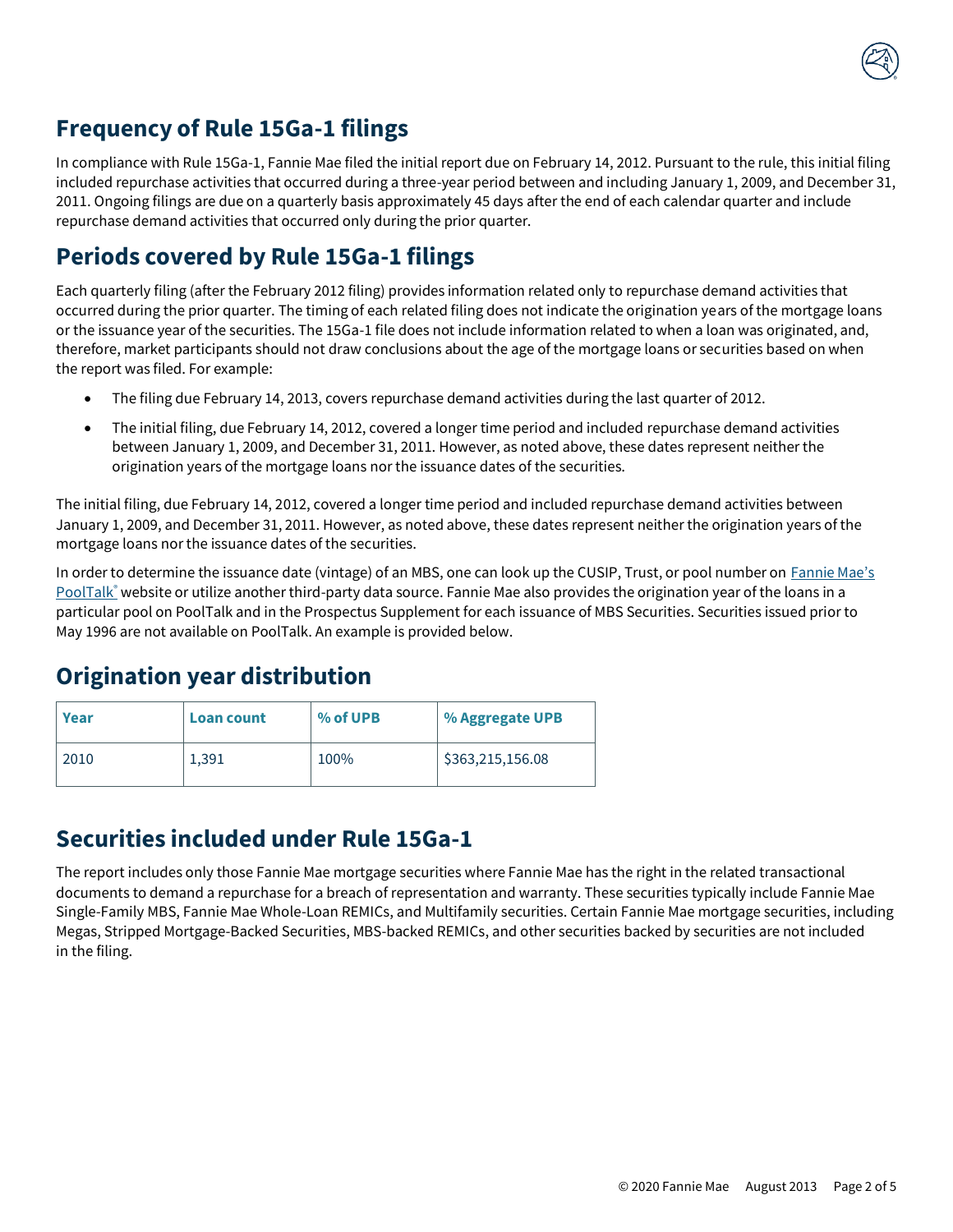#### **Warranty breaches covered under Rule 15Ga-1**

Demands for repurchase due to breaches of representation and warranty generally relate to the underwriting of a mortgage loan but may sometimes relate to misdeliveries unrelated to underwriting of a mortgage loan or servicing violations. The report includes all breaches of representation and warranty where Fannie Mae is seeking a remedy and does not distinguish between those related to underwriting deficiencies and those unrelated to such deficiencies. For example, a mortgage loan seller may inadvertently include a fixed-rate mortgage loan as part of an adjustable-rate pool. Such a fixed-rate mortgage loan may meet Fannie Mae underwriting requirements, but Fannie Mae nevertheless has the right to demand repurchase of the mortgage loan, because it violates the mortgage loan seller's representation and warranty that the mortgage loan bears an adjustable rate.

Repurchase demands may occur during the time in which the mortgage loan is in an MBS pool or after Fannie Mae has removed a mortgage loan from a pool due to default by the borrower. If Fannie Mae determines that the defaulted mortgage loan is in breach of a lender representation and warranty after it has been removed from a pool, Fannie Mae may demand repurchase at that time by the mortgage loan seller. The Rule 15Ga-1 report generally includes such a demand even if the mortgage loan has already been removed from the security as of the date of the repurchase demand. Therefore, although the loan has already been removed from the security, such loan will be included under the original corresponding CUSIP.

Instead of demanding a repurchase, Fannie Mae frequently requests that the mortgage loan seller makes Fannie Mae whole for losses that Fannie Mae may have suffered on mortgage loans where there has been a breach of representation and warranty. The report includes such "make-whole" requests as repurchase demands and does not distinguish between actual repurchases and "make-whole" requests.

### **Originators under Rule 15Ga-1**

For the purpose of this report, the "originator" is the party identified as the payee on the mortgage note. It is common practice in the residential mortgage lending industry for some originators to sell mortgage loans that they originate to third parties who aggregate such mortgage loans from multiple originators and sell them to Fannie Mae.

Because Fannie Mae's contractual relationship is with the seller of the mortgage loans (rather than with the originators), Fannie Mae had not, prior to November 2012, obtained the names of such originators. As a result, in many cases, we have listed those originators as "unavailable" in Fannie Mae's reports filed under Rule 15Ga-1. Fannie Mae is nevertheless able to make repurchase demands in such cases because it is generally the seller who has made the representations and warranties to Fannie Mae and who has the obligation to repurchase in the case of breach of representations and warranties.

Beginning with securities issued in December 2012, Fannie Mae began collecting originator data for most mortgage loans. This data is included for securities with issue dates of December 1, 2012, or later in Fannie Mae's reports filed under Rule 15Ga-1, beginning with the report filed in the first quarter of 2013. The listing that we have provided in most cases for "originator" in each 15Ga-1 report beginning in 2013 is in the form provided to us by the mortgage loan seller.

## **File layout**

On the SEC's website, the files appear in the format below:

ABS-15G/A 1 15GaFile 02 of 108 9611 9902.htm FNM FILE 2 OF 108

|                                                         |  | -345               |    |                            |                |                                                 |  |                                          | File 02 of 108                  |                                                |              |                                |                                                |                 |                                                       |                      |              |                                                                           |                     |              |                                               |  |              |                                          |
|---------------------------------------------------------|--|--------------------|----|----------------------------|----------------|-------------------------------------------------|--|------------------------------------------|---------------------------------|------------------------------------------------|--------------|--------------------------------|------------------------------------------------|-----------------|-------------------------------------------------------|----------------------|--------------|---------------------------------------------------------------------------|---------------------|--------------|-----------------------------------------------|--|--------------|------------------------------------------|
| Check if<br>Name of<br><b>Issuing Entity Registered</b> |  | Name of Originator |    | Total Assets by Originator |                |                                                 |  | Assets that Were<br>Subject of<br>Demand |                                 | Assets that Were<br>Repurchased or<br>Replaced |              |                                | Assets Pending<br>Repurchase or<br>Replacement |                 |                                                       | Demand in<br>Dispute |              |                                                                           | Demand<br>Withdrawn |              | Demand<br>Rejected                            |  |              |                                          |
|                                                         |  |                    |    |                            |                | $\frac{6}{6}$ of<br>$principle$ #18<br>balance) |  |                                          | (% of<br>principal<br>(balance) | <b>HIS</b>                                     |              | $%$ of<br>principal<br>balance | ⊯ls                                            |                 | $\frac{6}{6}$ of<br>principal<br>balance <sup>1</sup> | $\sharp$ is          |              | $%$ of<br>$principle$ <sub><math>\sharp</math></sub> $\sharp$<br>balance) |                     |              | $\frac{6}{6}$ of<br>principleal#S<br>balance) |  |              | $\sqrt{96}$ of<br>principal<br>(balance) |
| 31376SBS7                                               |  | Unavailable        | 23 |                            | \$3,053,187.49 | 100% 0 S0.00                                    |  |                                          |                                 |                                                | NA 0 50.00   |                                |                                                | NA050.00        |                                                       |                      | NA 0 50.00   |                                                                           |                     | NA 0 50.00   |                                               |  | NA0 50.00    | NA                                       |
| Total                                                   |  |                    | 23 |                            | \$3,053,187.49 | 100% 0 \$0.00                                   |  |                                          |                                 |                                                | $ 0 $ \$0.00 |                                |                                                | <b>0</b> \$0.00 |                                                       |                      | $ 0 $ \$0.00 |                                                                           |                     | $ 0 $ \$0.00 |                                               |  | $ 0 $ \$0.00 |                                          |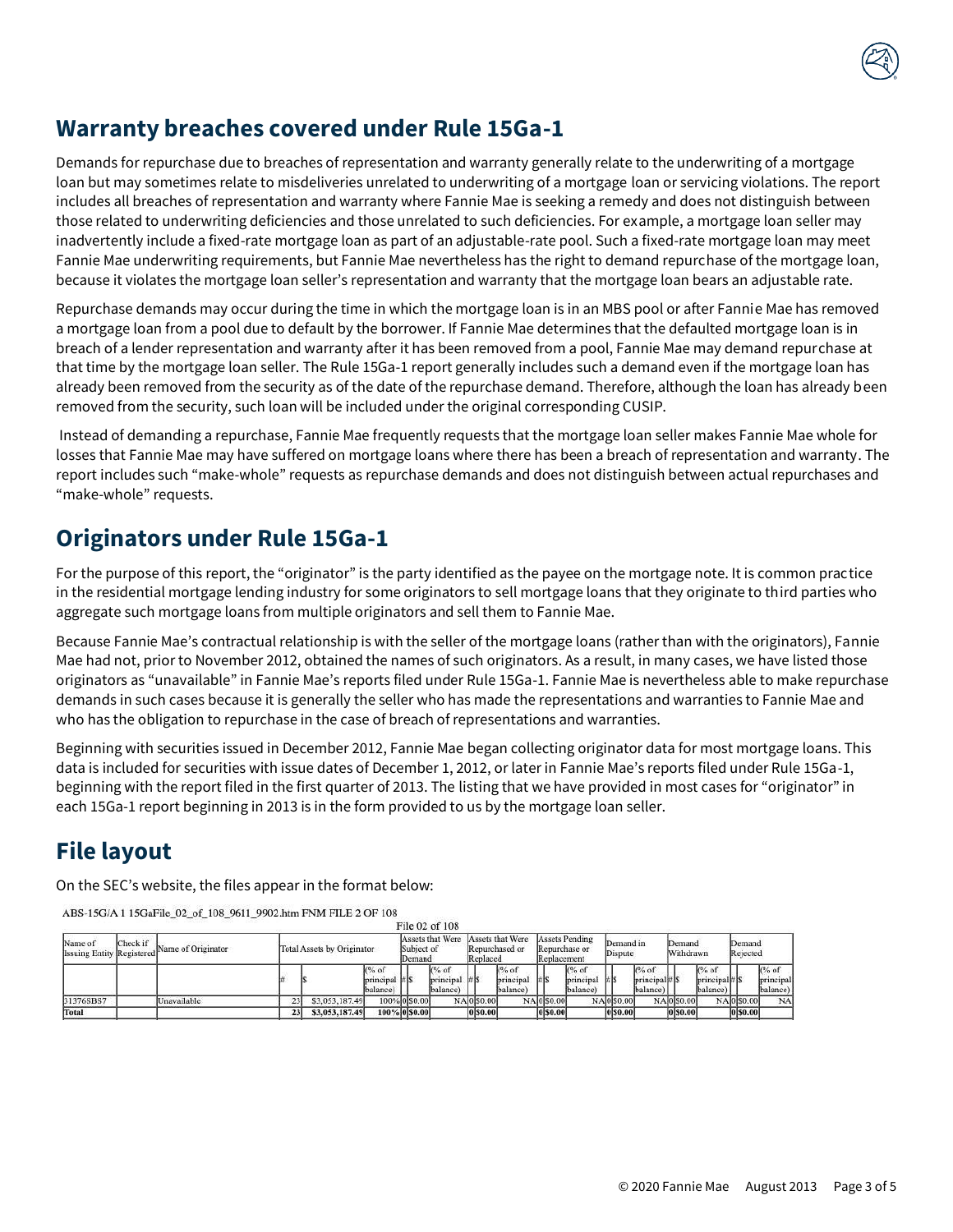

## **Glossary**

The glossary below provides the basic definitions of key terms used in the Rule 15Ga-1 report. Market participants should refer to the Methodology Statement provided in the quarterly filing for a more detailed description.

| <b>Name of issuing entity</b>                         | Indicates the CUSIP, Trust, or pool number.                                                                                                                                                                                                                                                                                                                                                                                                                                                                  |
|-------------------------------------------------------|--------------------------------------------------------------------------------------------------------------------------------------------------------------------------------------------------------------------------------------------------------------------------------------------------------------------------------------------------------------------------------------------------------------------------------------------------------------------------------------------------------------|
| <b>Check if registered</b>                            | Indicates if the entity is registered with the SEC.                                                                                                                                                                                                                                                                                                                                                                                                                                                          |
| <b>Name of originator</b>                             | Indicates the party identified as the payee on the mortgage note.                                                                                                                                                                                                                                                                                                                                                                                                                                            |
| <b>Total assets by originator</b>                     | The number and issue date principal balance, by originator, of the mortgage loans<br>in each Fannie Mae Trust.                                                                                                                                                                                                                                                                                                                                                                                               |
| <b>Assets that were subject</b><br>of demand          | The number and outstanding principal balance of those mortgage loans that were the subject<br>of a repurchase demand during the reporting period. They include assets that were repurchased,<br>are pending repurchase, or had the demand withdrawn or rejected.                                                                                                                                                                                                                                             |
| <b>Assets that were</b><br>repurchased or replaced    | The number and outstanding principal balance of mortgage loans where (i) such mortgage loans<br>were the subject of repurchase demand, either during the reporting period or prior thereto, and<br>(ii) one of the following events occurred:<br>a. The seller of the mortgage loan repurchased or replaced such mortgage loan from Fannie Mae;<br>b. The seller has agreed to indemnify Fannie Mae for any loss suffered; or<br>c. A settlement was reached between Fannie Mae and the seller.              |
| <b>Assets pending</b><br>repurchase or<br>replacement | The number and outstanding principal balance of mortgage loans where (i) such mortgage loans<br>were the subject of a repurchase demand, either during the reporting period or prior thereto, and<br>(ii) such repurchase (or other resolution of such claims) remains pending. This term will include<br>both situations where the seller has not yet responded to Fannie Mae's repurchase demand as well<br>as those situations where the loan seller has agreed to but not yet completed such repurchase. |
| <b>Demand in dispute</b>                              | The number and outstanding principal balance of mortgage loans where (i) such mortgage loans<br>were the subject of a repurchase demand, either during the reporting period or prior thereto, and<br>(ii) the loan seller has disputed such demand, and such dispute remains outstanding as of the end<br>of the reporting period.                                                                                                                                                                           |
| <b>Demand withdrawn</b>                               | The number and outstanding principal balance of mortgage loans where (i) such mortgage loans<br>were the subject of repurchase demand, either during the reporting period or prior thereto, and<br>(ii) Fannie Mae has withdrawn such demand due to an error by Fannie Mae, a cure of the warranty<br>breach, or otherwise.                                                                                                                                                                                  |
| <b>Demand rejected</b>                                | The number and outstanding principal balance of mortgage loans where (i) such mortgage loans<br>were the subject of a repurchase demand, either during the reporting period or prior thereto,<br>and (ii) such repurchase demand was determined by a court of competent jurisdiction or other<br>similar tribunal to be unlawful or unenforceable.                                                                                                                                                           |